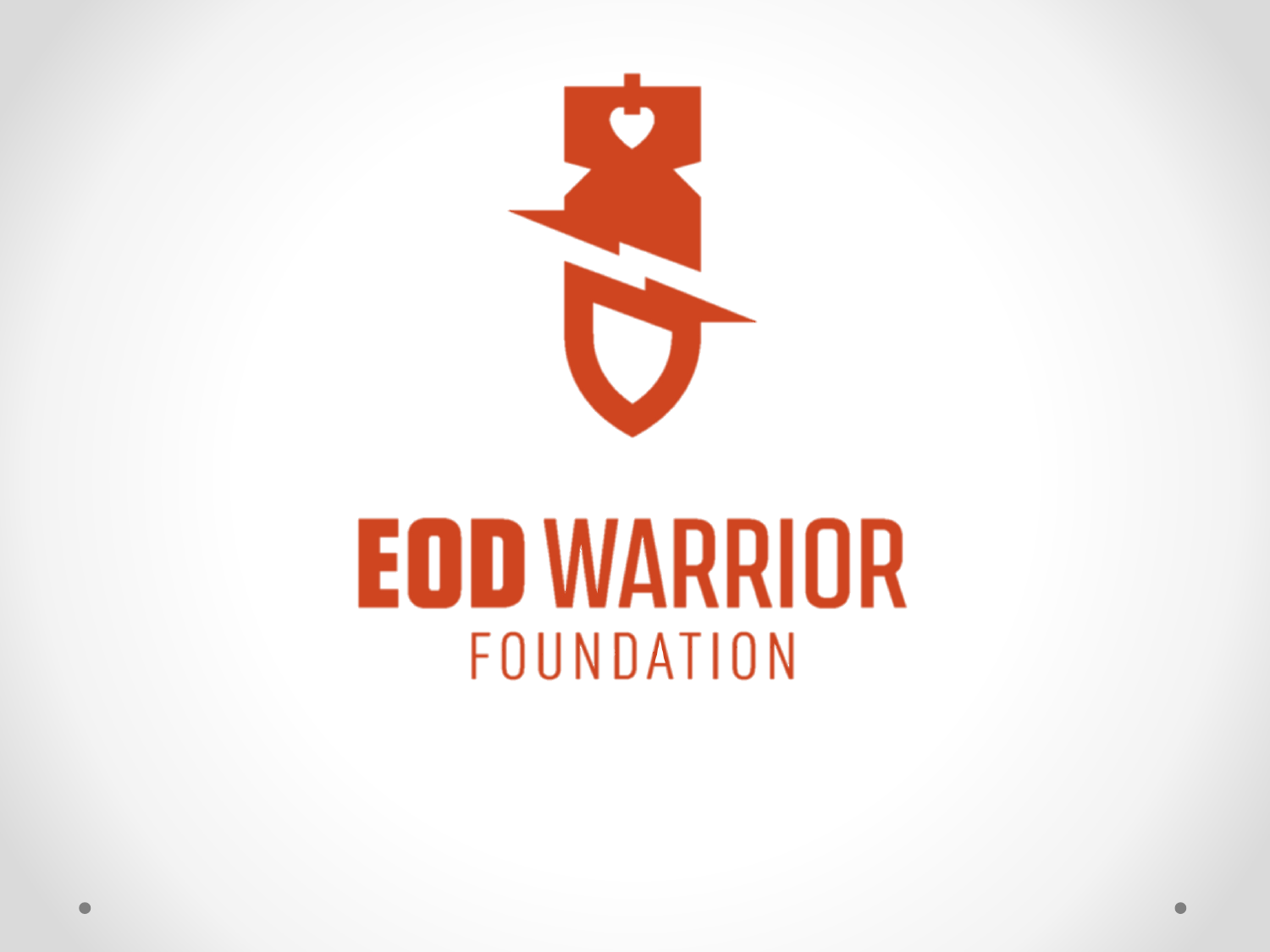## **EODWF - Mission**

To improve the quality of life for the EOD family by providing financial relief, scholarship opportunities, physical, social, & emotional support.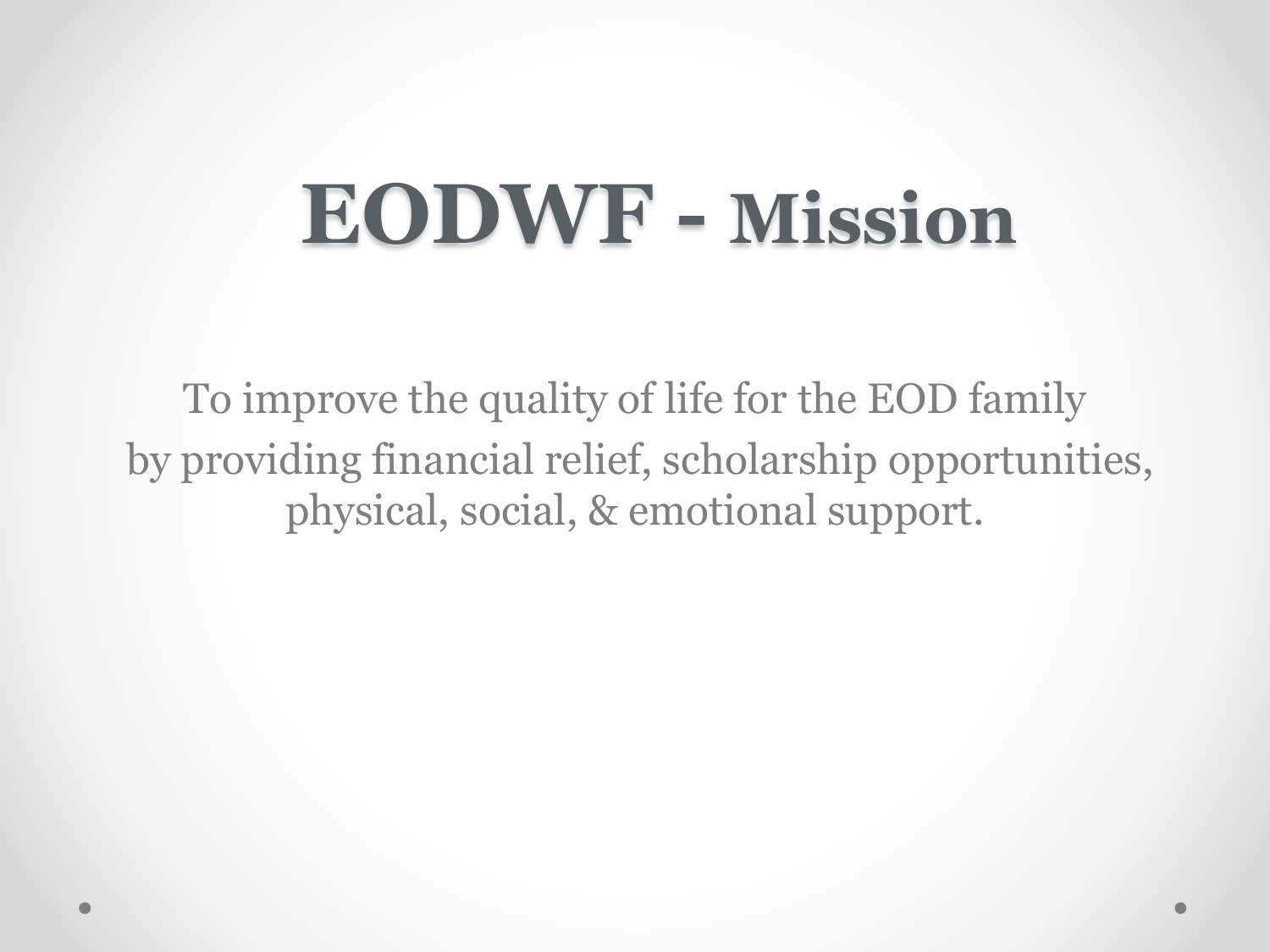## **About the EODWF**

• We provide support above and beyond the budgetary constraints of the Department of Defense (DoD) and Department of Veterans Affairs (VA).

#### **2017**

- Spent over \$600,000 in support to EOD families in need.
- Provided scholarships to 110 EOD dependents, totaling over \$210,000.
- Enabled over 150 EOD warriors, their families, and the families of our fallen to attend therapeutic healing retreats and family events.
- Supported "Holistic Resources" Provided Transcendental Meditation TM Scholarships through the David Lynch Foundation.
- Partnered with Boulder Crest in providing Progressive & Alternative Treatment for Healing Heroes (PATHH) programs to our community.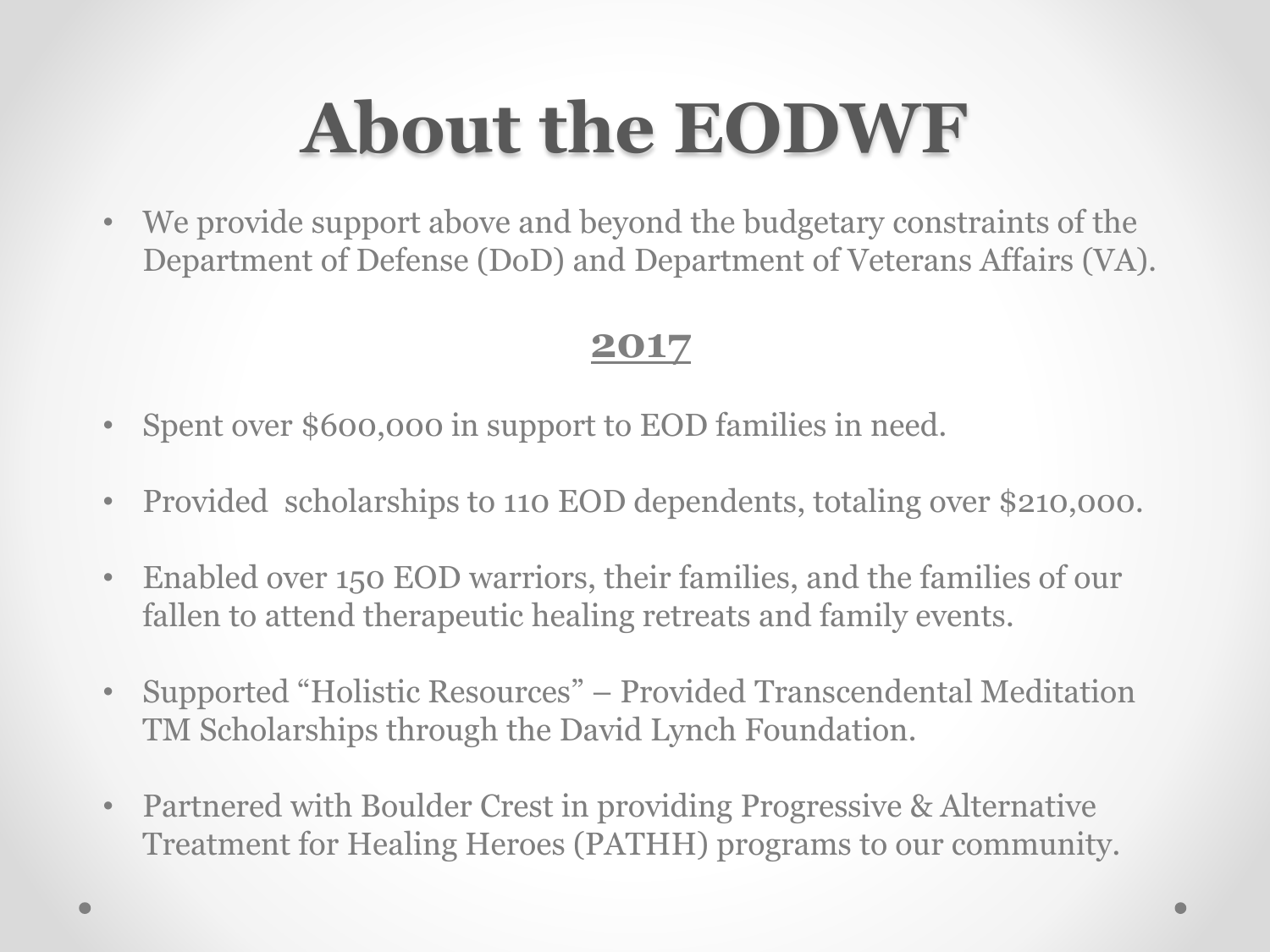## **Four Pillars of Support**

- I. Financial Relief
	- Initial grants
	- Financial grants
- II. Education
	- Merit based scholarships

### III. Hope & Wellness

- Retreats
- Family days
- Events

### IV. EOD Memorial Care

- Maintained with respect and honor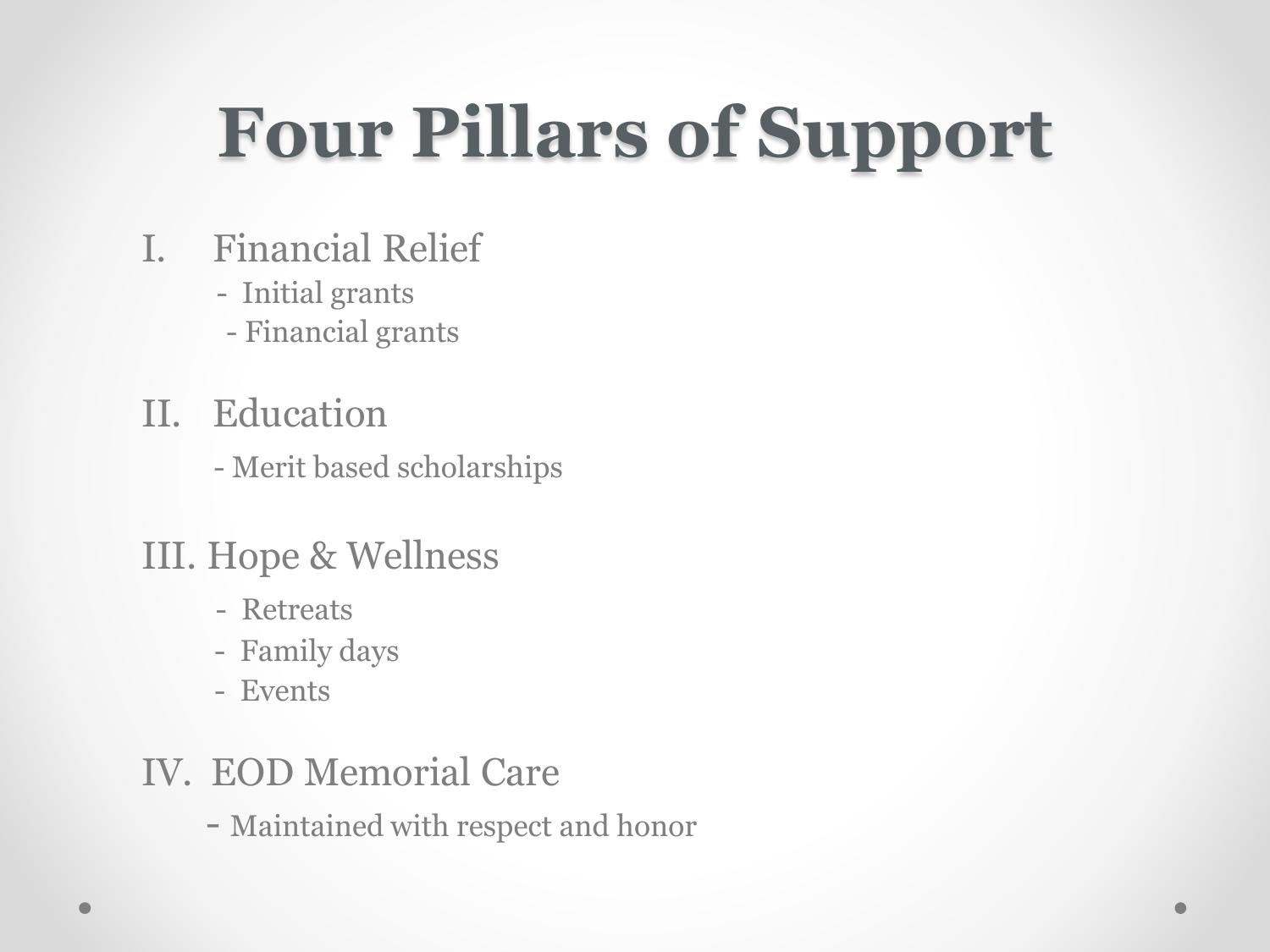# **Notification**

### **We take action when**

- **EOD** Technicians are Wounded In Action
- EOD Technicians are Killed in Action
- EOD Warriors or their family has a crisis
- EOD Community members expresses need



- **Senior Leadership within EOD** Command/Battalion/Flight
- **Active Duty service members** reaching out
- Family members or EOD community reaches out
- EODWF Staff or Board member receives notification
- Social media, personal contacts, concerned members of the community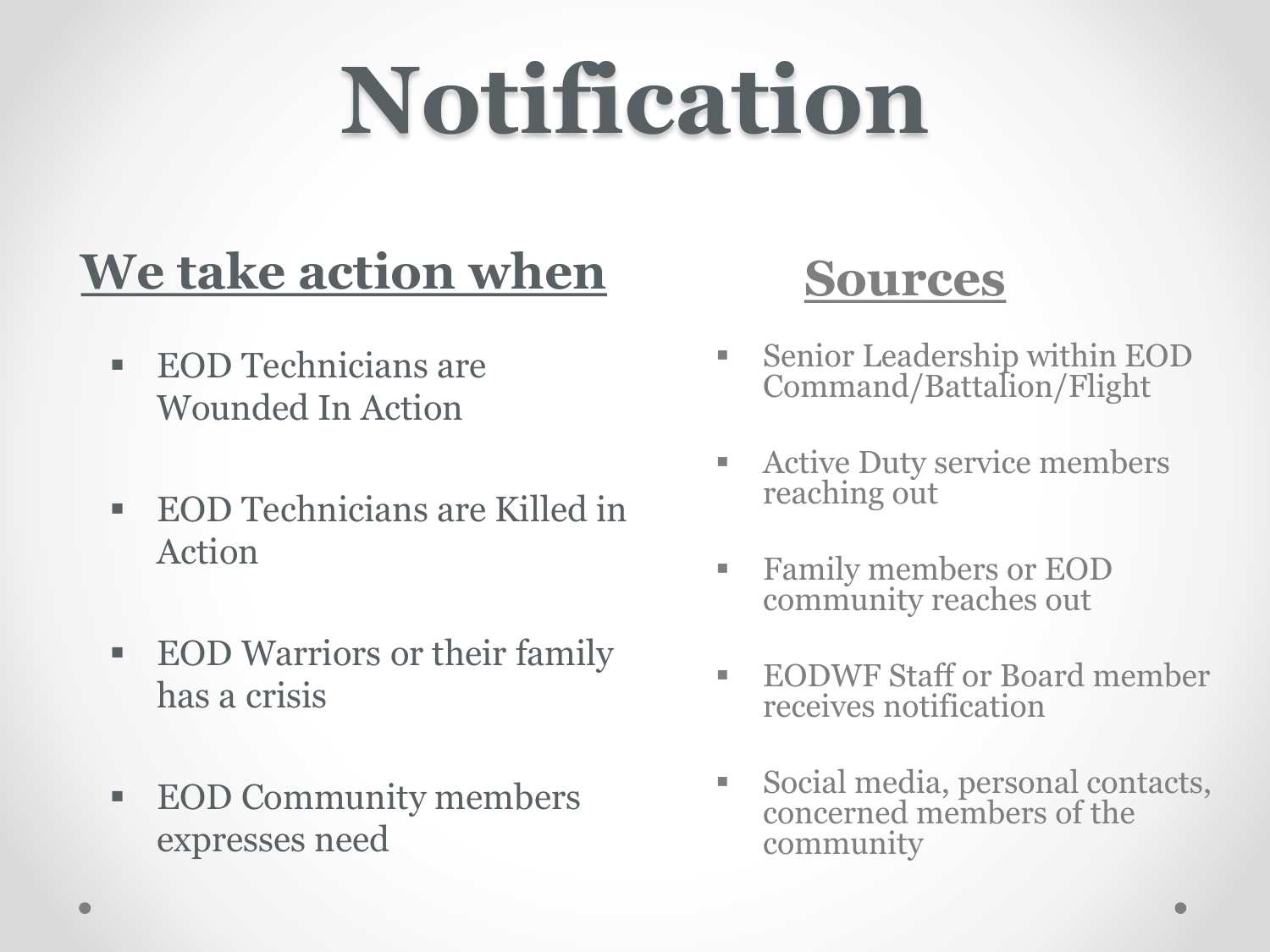### **Additional Thoughts**

- Privacy
- Communication
- Approval process
- Alternative and additional assistance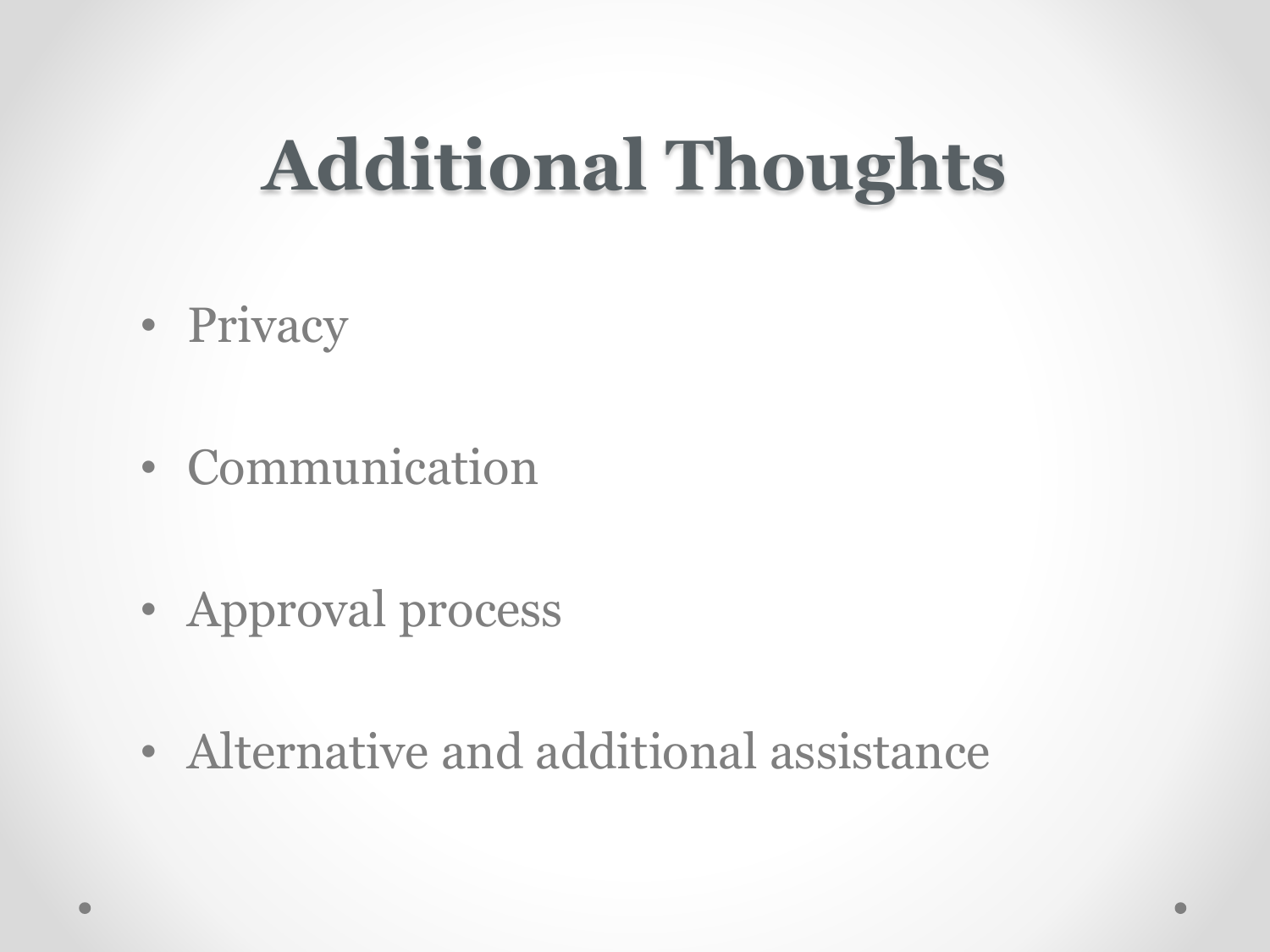## **Suicide Prevention Initiative**

- Dr. Kelly Posner Gerstenhaber, PH.D. Columbia University
- Columbia-Suicide Severity Rating Scale (C-SSRS)
- **A.C.E.** 
	- o **A**sk your fellow tech
	- o **C**are for your fellow tech
	- o **E**scort your fellow tech

*\* A.C.E. cards available for download on our website*

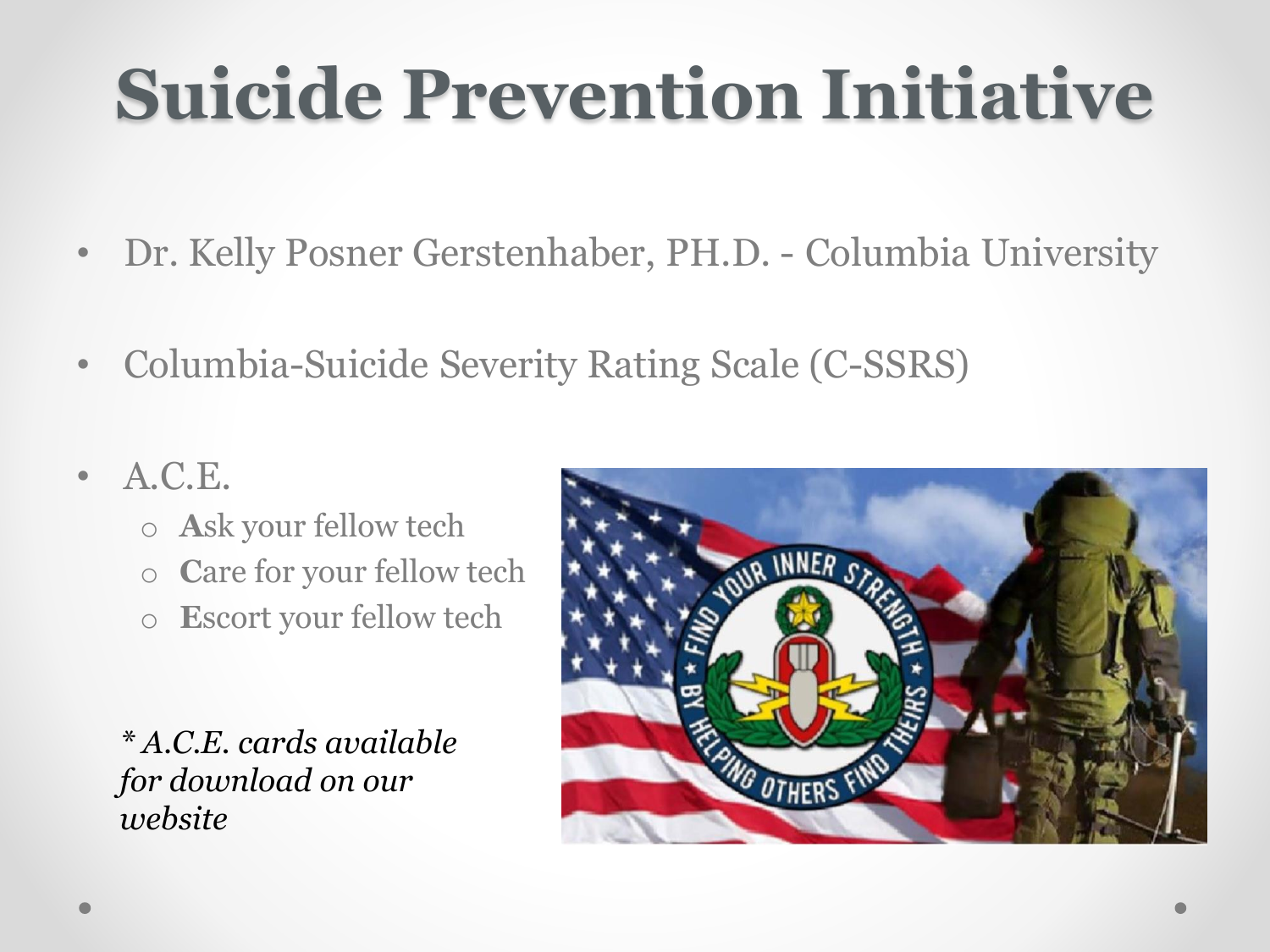## **How you can help us help you….**

- Communication is key
- Provide command leadership points of contact
- Please ask questions, we are here to help!

Visit us **@** [www.eodwarriorfoundation.org](http://www.eodwarriorfoundation.org)

Email: [info@eodwarriorfoundation.org](mailto:info@eodwarriorfoundation.org)

Phone: 850.729.2336